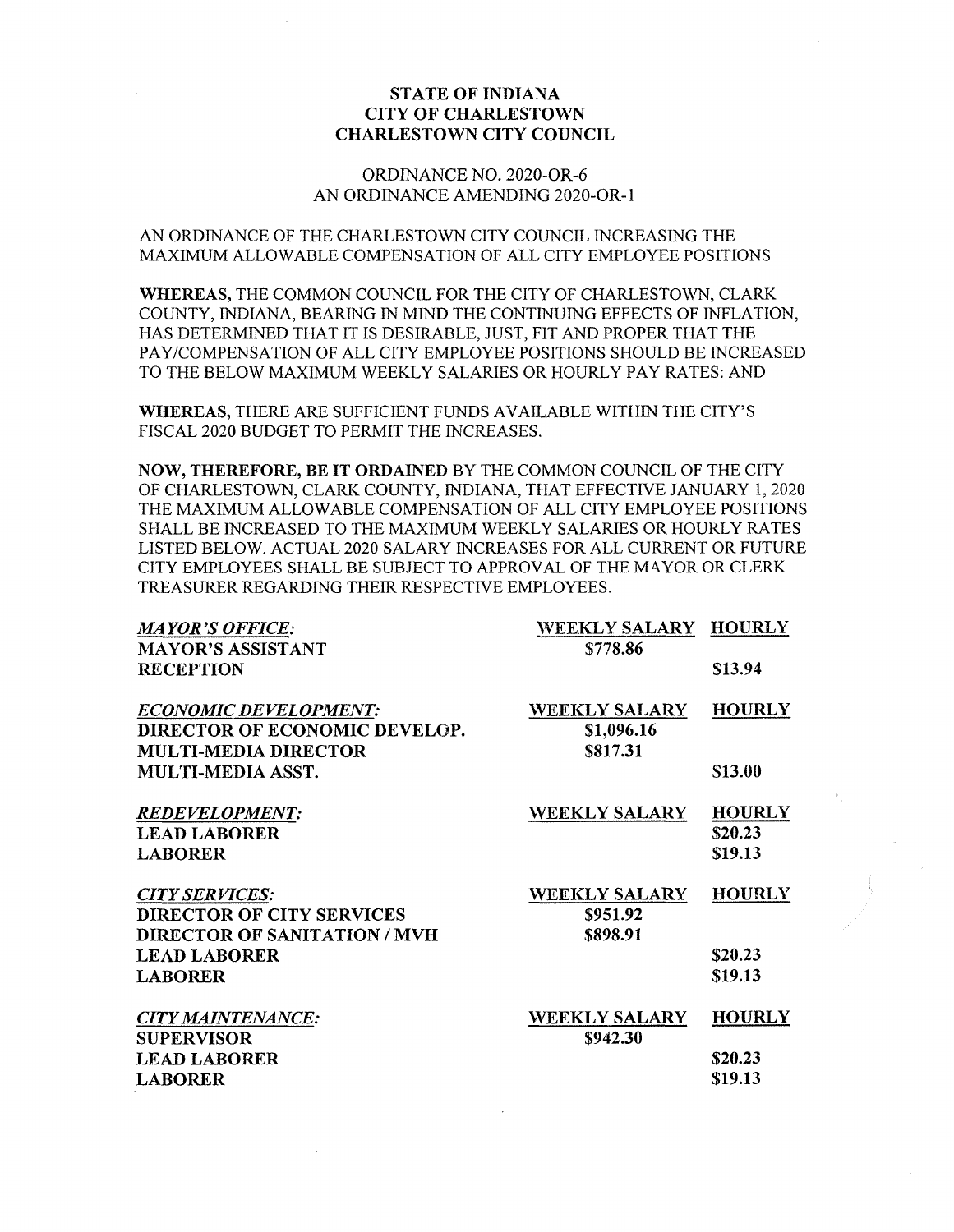| <b>WASTEWATER:</b><br><b>SUPERVISOR</b>                        | <b>WEEKLY SALARY</b><br>\$991.08 | <b>HOURLY</b> |
|----------------------------------------------------------------|----------------------------------|---------------|
| <b>LABORER</b>                                                 |                                  | \$19.13       |
| <b>CLERK-TREASURER'S OFFICE:</b>                               | <b>WEEKLY SALARY</b>             | <b>HOURLY</b> |
| <b>1ST CLASS DEPUTY</b>                                        |                                  | \$21.87       |
| 2ND CLASS DEPUTY                                               |                                  | \$19.47       |
| <b>WATER DEPARTMENT OFFICE:</b>                                | <b>WEEKLY SALARY</b>             | <b>HOURLY</b> |
| <b>UTILITIES CLERK</b>                                         |                                  | \$19.50       |
| <b>UTILITIES CLERK</b>                                         |                                  | \$18.67       |
| <b>PARKS:</b>                                                  | <b>WEEKLY SALARY</b>             | <b>HOURLY</b> |
| <b>DIRECTOR OF PARKS</b>                                       | \$798.08                         |               |
| <b>ASST. PARKS DIRECTOR</b>                                    | \$520.00                         |               |
| PARK SEASONAL LABORERS                                         |                                  | \$13.00       |
| PLANNING AND ZONING:                                           | <b>WEEKLY SALARY</b>             | <b>HOURLY</b> |
| DIRECTOR OF PLANNING AND ZONING                                | \$923.08                         |               |
| <b>BUILDING INSPECTOR/CODE ENFORCEMENT</b>                     |                                  | \$19.00       |
| <b>POLICE DEPARTMENT:</b>                                      | <b>WEEKLY SALARY</b>             | <b>HOURLY</b> |
| <b>POLICE SECRETARY</b>                                        |                                  | <b>S19.88</b> |
| <b>EVIDENCE TECHNICIAN</b>                                     | \$980.76                         |               |
| <b>CHIEF</b>                                                   | \$1,231.96                       |               |
| <b>ASST CHIEF</b>                                              | \$1,165.34                       |               |
| <b>MAJOR</b>                                                   | \$1,179.76                       |               |
| <b>CAPTAIN</b>                                                 | \$1,123.72                       |               |
| <b>LIEUTENANT</b>                                              | \$1,082.10                       |               |
| <b>SERGEANT</b>                                                | \$1,040.48                       |               |
| <b>PATROLMAN</b>                                               | \$998.86                         |               |
| <b>PART TIME:</b>                                              | <b>WEEKLY SALARY</b>             | <b>HOURLY</b> |
| <b>LABORER</b>                                                 |                                  | \$15.00       |
| (THIS INCLUDES ALL DEPARTMENTS EXCEPT PARKS SEASONAL LABORERS) |                                  |               |
|                                                                |                                  |               |

\*Uniform allowance up to \$1,400.00

\* Employees may receive a wellness incentive in an amount determined by the City's medical insurance provider and a medical insurance rebate as allowed by the medical loss ratio provision of the Affordable Care Act.

\*Incentive Bonus up to \$1,500.00

#### **Savings Clause**

If any section of this Ordinance shall be deemed unenforceable and/or not in compliance with any applicable statute of law by a court of competent jurisdiction, then to the extent permissible all other sections of this Ordinance shall remain in full force and effect.